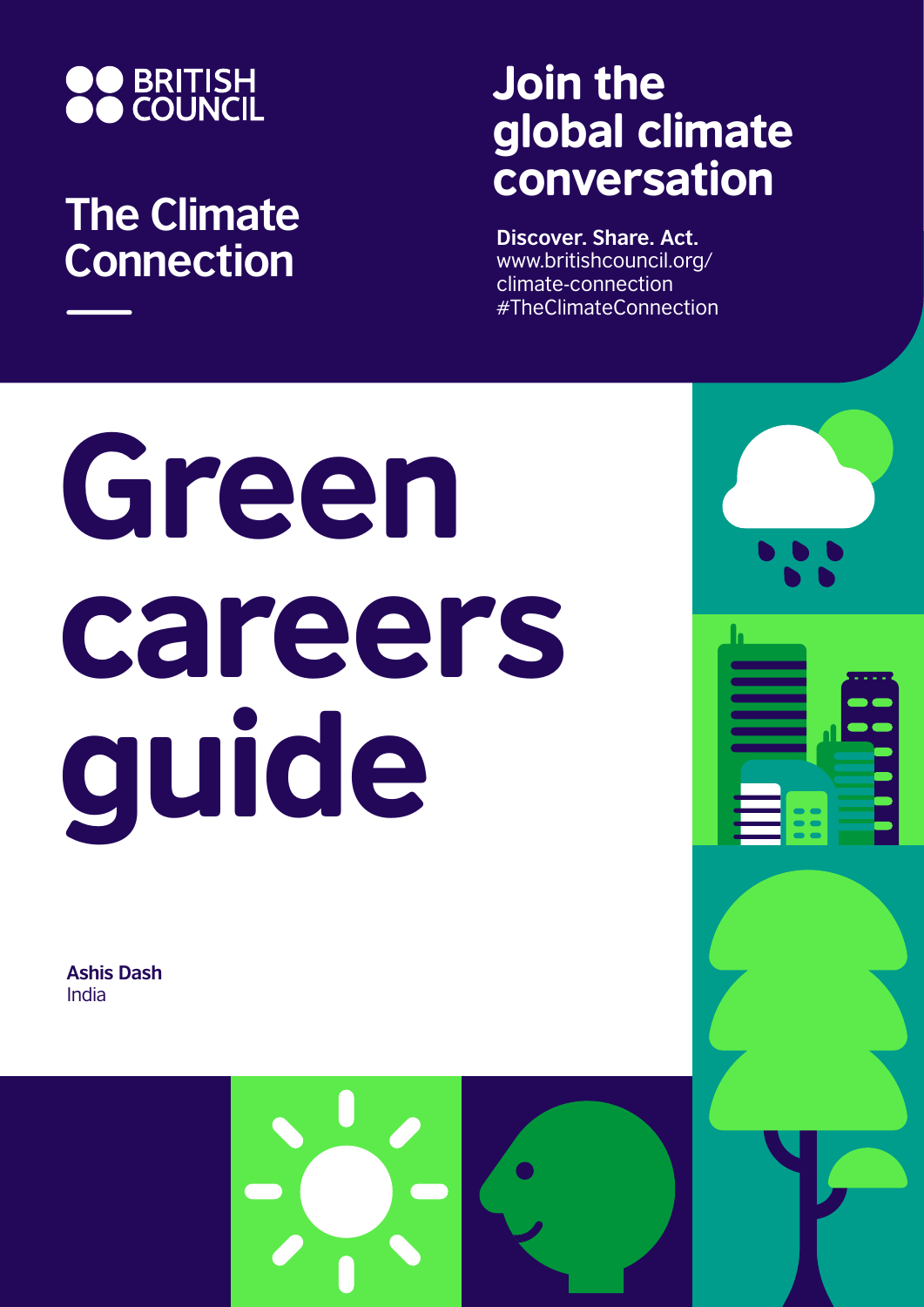### Ashis Dash India



#### **What did you study?**

I studied LL.M. in Environmental Law & Policy, from the University of Dundee in UK.

#### **What inspired you to study your subject at university and to work in the green industries?**

While working in the mining industry, I realized that it has a huge environmental footprint. At the same time, mining is essential for modern ways of living, including the ways and means to tackle climate change. For example, solar panels, wind turbines, electric mobility, all need raw material inputs from mining. So I pursued my Masters to gain exposure on how to make mining sustainable at the source itself. I also wanted to gained a deeper understanding of climate change and how it affects all areas of work.

#### **Why does climate change matter?**

Because it is for our survival as human species. While most animal and plant species are able to cope with varied temperature changes, we as humans cannot survive wider temperature fluctuations without either using AC or room heating systems. So climate change is really more about us (humankind) and the generations to come.

Further, as engineers design products and build structures, they need particular awareness of climate change to build things, which are sustainable in the longterm and have a smaller environmental footprint over the life-of-the-product.

#### **How did your studies help you get into the career you're in today?**

University of Dundee provided me unique opportunity to pursue my masters in environmental law, having only a prior background in engineering. Besides specialized academic knowledge in environment and climate change, it also exposed me to diverse nationalities and taught me to admire each others' uniqueness, build meaningful relationships and work together. These experiences have helped me particularly during policy-making discussions with the Government of India as well as while interacting with industry leaders and stakeholders. Climate change and environment are frequent issues in majority of the policy discussions today and having a clear understanding of it has helped in aligning my views with India's goals for UNFCCC and SDGs.

#### **What other experiences and support have you had along the way?**

Exploring different fields/roles very early in my career has been the most rewarding experience for me, as it provided me unique insights and helped understand the perspective from different angles. I am lucky to many mentors who have guided me all along and continue to do so.

#TheClimateConnection www.britishcouncil.org/climate-connection